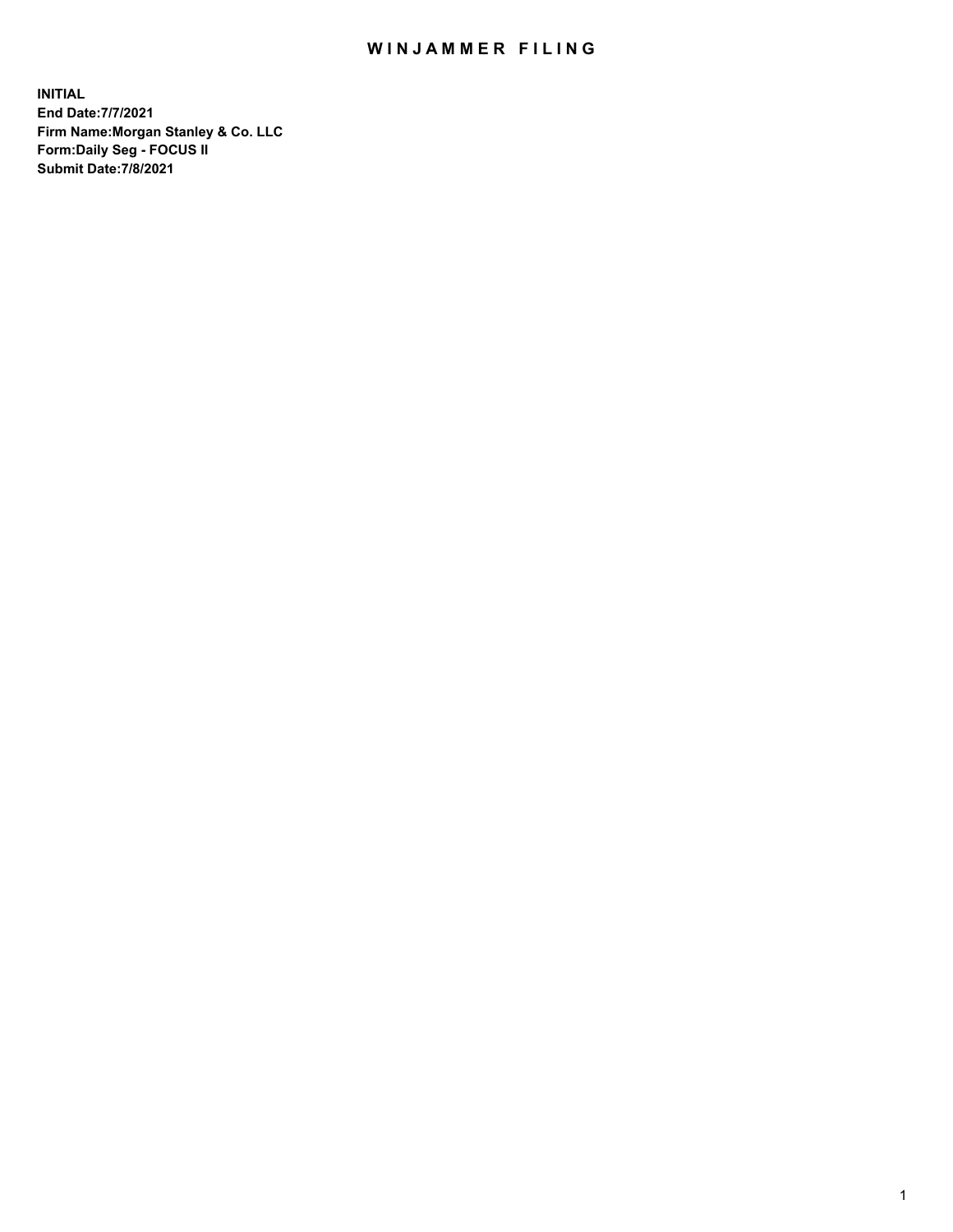**INITIAL End Date:7/7/2021 Firm Name:Morgan Stanley & Co. LLC Form:Daily Seg - FOCUS II Submit Date:7/8/2021 Daily Segregation - Cover Page**

| Name of Company                                                                                                                                                                                                                                                                                                                | <b>Morgan Stanley &amp; Co. LLC</b>                        |
|--------------------------------------------------------------------------------------------------------------------------------------------------------------------------------------------------------------------------------------------------------------------------------------------------------------------------------|------------------------------------------------------------|
| <b>Contact Name</b>                                                                                                                                                                                                                                                                                                            | <b>Ikram Shah</b>                                          |
| <b>Contact Phone Number</b>                                                                                                                                                                                                                                                                                                    | 212-276-0963                                               |
| <b>Contact Email Address</b>                                                                                                                                                                                                                                                                                                   | lkram.shah@morganstanley.com                               |
| FCM's Customer Segregated Funds Residual Interest Target (choose one):<br>a. Minimum dollar amount: ; or<br>b. Minimum percentage of customer segregated funds required:%; or<br>c. Dollar amount range between: and; or<br>d. Percentage range of customer segregated funds required between: % and %.                        | 235,000,000<br><u>0</u><br><u>00</u><br>0 <sup>0</sup>     |
| FCM's Customer Secured Amount Funds Residual Interest Target (choose one):<br>a. Minimum dollar amount: ; or<br>b. Minimum percentage of customer secured funds required:%; or<br>c. Dollar amount range between: and; or<br>d. Percentage range of customer secured funds required between: % and %.                          | 140,000,000<br><u>0</u><br><u>00</u><br>0 <sup>0</sup>     |
| FCM's Cleared Swaps Customer Collateral Residual Interest Target (choose one):<br>a. Minimum dollar amount: ; or<br>b. Minimum percentage of cleared swaps customer collateral required:% ; or<br>c. Dollar amount range between: and; or<br>d. Percentage range of cleared swaps customer collateral required between:% and%. | 92,000,000<br><u>0</u><br>0 <sup>0</sup><br>0 <sub>0</sub> |

Attach supporting documents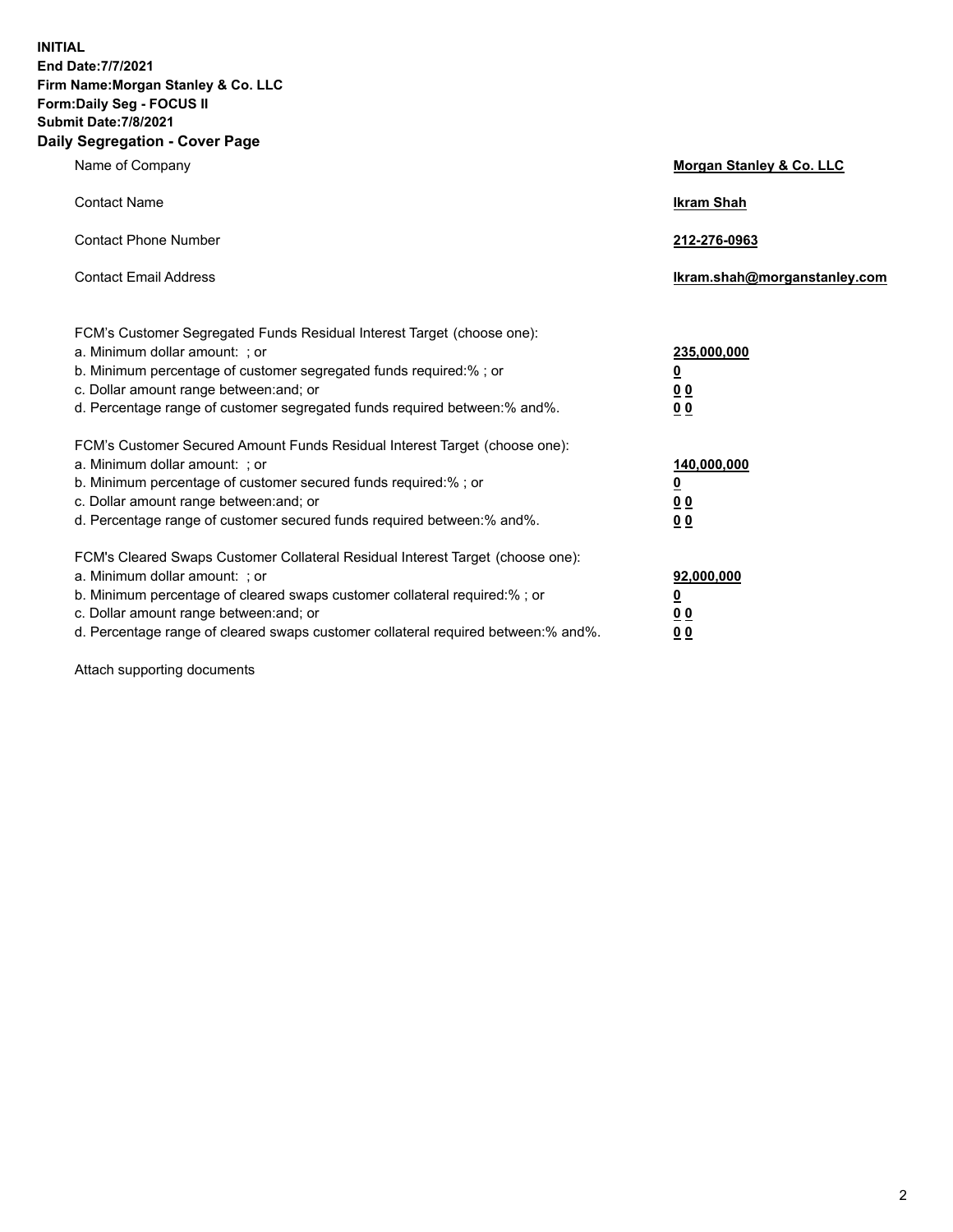|    | <b>INITIAL</b><br>End Date: 7/7/2021<br>Firm Name: Morgan Stanley & Co. LLC<br>Form: Daily Seg - FOCUS II<br><b>Submit Date: 7/8/2021</b><br><b>Daily Segregation - Secured Amounts</b> |                                                       |
|----|-----------------------------------------------------------------------------------------------------------------------------------------------------------------------------------------|-------------------------------------------------------|
|    | Foreign Futures and Foreign Options Secured Amounts                                                                                                                                     |                                                       |
|    | Amount required to be set aside pursuant to law, rule or regulation of a foreign                                                                                                        | $0$ [7305]                                            |
|    | government or a rule of a self-regulatory organization authorized thereunder                                                                                                            |                                                       |
| 1. | Net ledger balance - Foreign Futures and Foreign Option Trading - All Customers<br>A. Cash                                                                                              |                                                       |
|    | B. Securities (at market)                                                                                                                                                               | 4,665,319,917 [7315]<br>2,213,231,169 [7317]          |
| 2. | Net unrealized profit (loss) in open futures contracts traded on a foreign board of trade                                                                                               | 842,581,475 [7325]                                    |
| 3. | Exchange traded options                                                                                                                                                                 |                                                       |
|    | a. Market value of open option contracts purchased on a foreign board of trade                                                                                                          | 21,789,717 [7335]                                     |
|    | b. Market value of open contracts granted (sold) on a foreign board of trade                                                                                                            | -15,421,109 [7337]                                    |
| 4. | Net equity (deficit) (add lines 1. 2. and 3.)                                                                                                                                           | 7,727,501,169 [7345]                                  |
| 5. | Account liquidating to a deficit and account with a debit balances - gross amount                                                                                                       | 38,810,008 [7351]                                     |
|    | Less: amount offset by customer owned securities                                                                                                                                        | -36,780,964 [7352] 2,029,044                          |
| 6. |                                                                                                                                                                                         | [7354]                                                |
|    | Amount required to be set aside as the secured amount - Net Liquidating Equity<br>Method (add lines 4 and 5)                                                                            | 7,729,530,213 [7355]                                  |
| 7. | Greater of amount required to be set aside pursuant to foreign jurisdiction (above) or line                                                                                             | 7,729,530,213 [7360]                                  |
|    | 6.                                                                                                                                                                                      |                                                       |
|    | FUNDS DEPOSITED IN SEPARATE REGULATION 30.7 ACCOUNTS                                                                                                                                    |                                                       |
| 1. | Cash in banks                                                                                                                                                                           |                                                       |
|    | A. Banks located in the United States                                                                                                                                                   | 387,962,786 [7500]                                    |
|    | B. Other banks qualified under Regulation 30.7                                                                                                                                          | 390, 311, 455 [7520] 778, 274, 241                    |
|    |                                                                                                                                                                                         | [7530]                                                |
| 2. | Securities                                                                                                                                                                              |                                                       |
|    | A. In safekeeping with banks located in the United States<br>B. In safekeeping with other banks qualified under Regulation 30.7                                                         | 681,659,285 [7540]<br>43,010,107 [7560] 724,669,392   |
|    |                                                                                                                                                                                         | [7570]                                                |
| 3. | Equities with registered futures commission merchants                                                                                                                                   |                                                       |
|    | A. Cash                                                                                                                                                                                 | 14,929,964 [7580]                                     |
|    | <b>B.</b> Securities                                                                                                                                                                    | $0$ [7590]                                            |
|    | C. Unrealized gain (loss) on open futures contracts                                                                                                                                     | 60,217 [7600]                                         |
|    | D. Value of long option contracts                                                                                                                                                       | $0$ [7610]                                            |
|    | E. Value of short option contracts                                                                                                                                                      | 0 [7615] 14,990,181 [7620]                            |
| 4. | Amounts held by clearing organizations of foreign boards of trade<br>A. Cash                                                                                                            |                                                       |
|    | <b>B.</b> Securities                                                                                                                                                                    | $0$ [7640]<br>$0$ [7650]                              |
|    | C. Amount due to (from) clearing organization - daily variation                                                                                                                         | $0$ [7660]                                            |
|    | D. Value of long option contracts                                                                                                                                                       | $0$ [7670]                                            |
|    | E. Value of short option contracts                                                                                                                                                      | 0 [7675] 0 [7680]                                     |
| 5. | Amounts held by members of foreign boards of trade                                                                                                                                      |                                                       |
|    | A. Cash                                                                                                                                                                                 | 4,091,060,239 [7700]                                  |
|    | <b>B.</b> Securities                                                                                                                                                                    | 1,488,561,777 [7710]                                  |
|    | C. Unrealized gain (loss) on open futures contracts                                                                                                                                     | 842,521,259 [7720]                                    |
|    | D. Value of long option contracts<br>E. Value of short option contracts                                                                                                                 | 21,789,717 [7730]<br>-15,421,109 [7735] 6,428,511,883 |
|    |                                                                                                                                                                                         | $[7740]$                                              |
| 6. | Amounts with other depositories designated by a foreign board of trade                                                                                                                  | $0$ [7760]                                            |
| 7. | Segregated funds on hand                                                                                                                                                                | $0$ [7765]                                            |
| 8. | Total funds in separate section 30.7 accounts                                                                                                                                           | 7,946,445,697 [7770]                                  |

- 9. Excess (deficiency) Set Aside for Secured Amount (subtract line 7 Secured Statement Page 1 from Line 8)
- 10. Management Target Amount for Excess funds in separate section 30.7 accounts **140,000,000** [7780]
- 11. Excess (deficiency) funds in separate 30.7 accounts over (under) Management Target **76,915,484** [7785]

**216,915,484** [7380]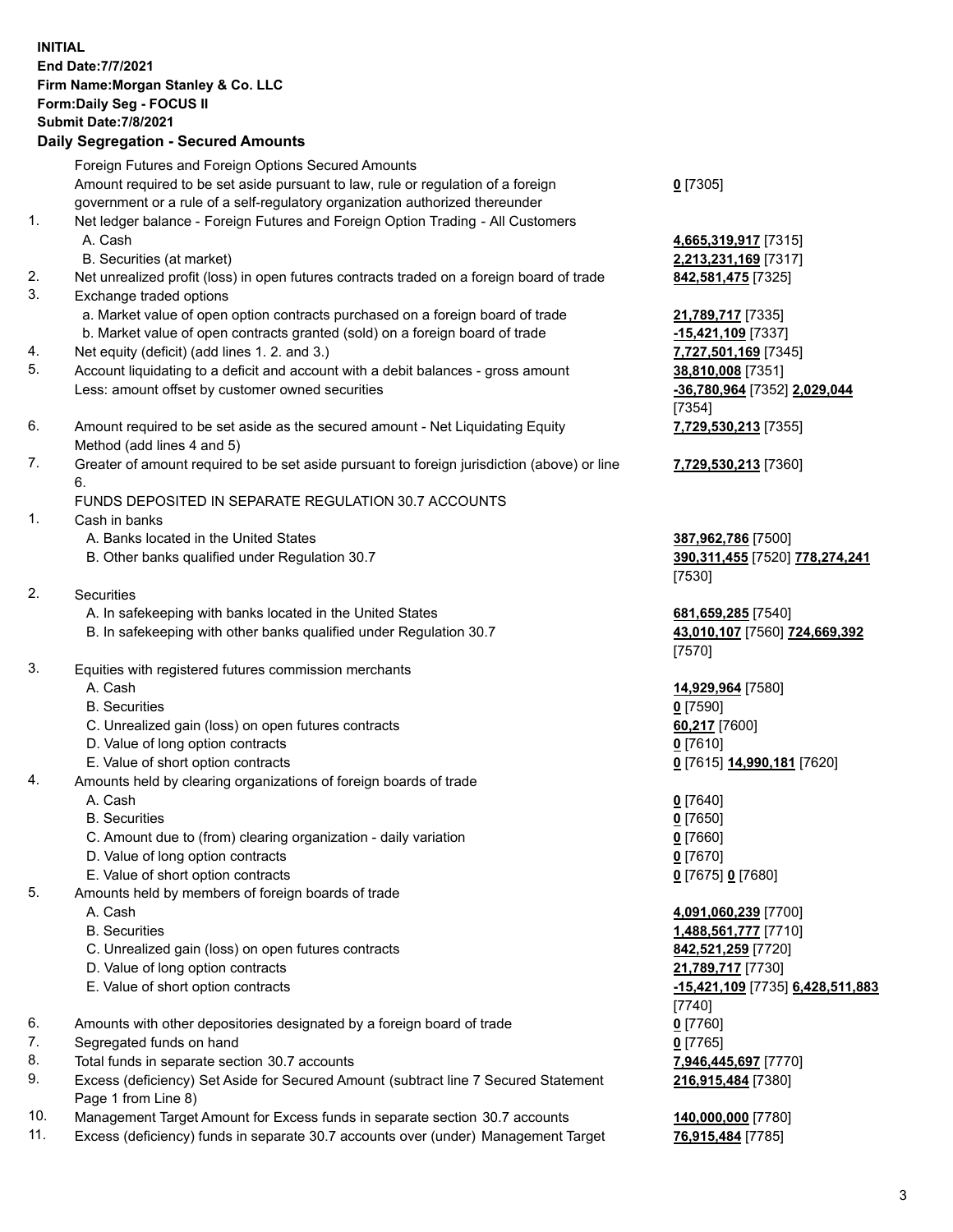**INITIAL End Date:7/7/2021 Firm Name:Morgan Stanley & Co. LLC Form:Daily Seg - FOCUS II Submit Date:7/8/2021 Daily Segregation - Segregation Statement** SEGREGATION REQUIREMENTS(Section 4d(2) of the CEAct) 1. Net ledger balance A. Cash **15,202,196,188** [7010] B. Securities (at market) **8,079,900,425** [7020] 2. Net unrealized profit (loss) in open futures contracts traded on a contract market **2,420,903,398** [7030] 3. Exchange traded options A. Add market value of open option contracts purchased on a contract market **965,812,133** [7032] B. Deduct market value of open option contracts granted (sold) on a contract market **-428,093,259** [7033] 4. Net equity (deficit) (add lines 1, 2 and 3) **26,240,718,885** [7040] 5. Accounts liquidating to a deficit and accounts with debit balances - gross amount **296,402,268** [7045] Less: amount offset by customer securities **-292,497,617** [7047] **3,904,651** [7050] 6. Amount required to be segregated (add lines 4 and 5) **26,244,623,536** [7060] FUNDS IN SEGREGATED ACCOUNTS 7. Deposited in segregated funds bank accounts A. Cash **2,830,172,401** [7070] B. Securities representing investments of customers' funds (at market) **0** [7080] C. Securities held for particular customers or option customers in lieu of cash (at market) **2,477,652,616** [7090] 8. Margins on deposit with derivatives clearing organizations of contract markets A. Cash **15,083,498,591** [7100] B. Securities representing investments of customers' funds (at market) **0** [7110] C. Securities held for particular customers or option customers in lieu of cash (at market) **5,114,418,010** [7120] 9. Net settlement from (to) derivatives clearing organizations of contract markets **83,174,977** [7130] 10. Exchange traded options A. Value of open long option contracts **965,812,133** [7132] B. Value of open short option contracts **-428,093,259** [7133] 11. Net equities with other FCMs A. Net liquidating equity **12,236,324** [7140] B. Securities representing investments of customers' funds (at market) **0** [7160] C. Securities held for particular customers or option customers in lieu of cash (at market) **0** [7170] 12. Segregated funds on hand **487,829,799** [7150] 13. Total amount in segregation (add lines 7 through 12) **26,626,701,592** [7180] 14. Excess (deficiency) funds in segregation (subtract line 6 from line 13) **382,078,056** [7190] 15. Management Target Amount for Excess funds in segregation **235,000,000** [7194]

16. Excess (deficiency) funds in segregation over (under) Management Target Amount Excess

**147,078,056** [7198]